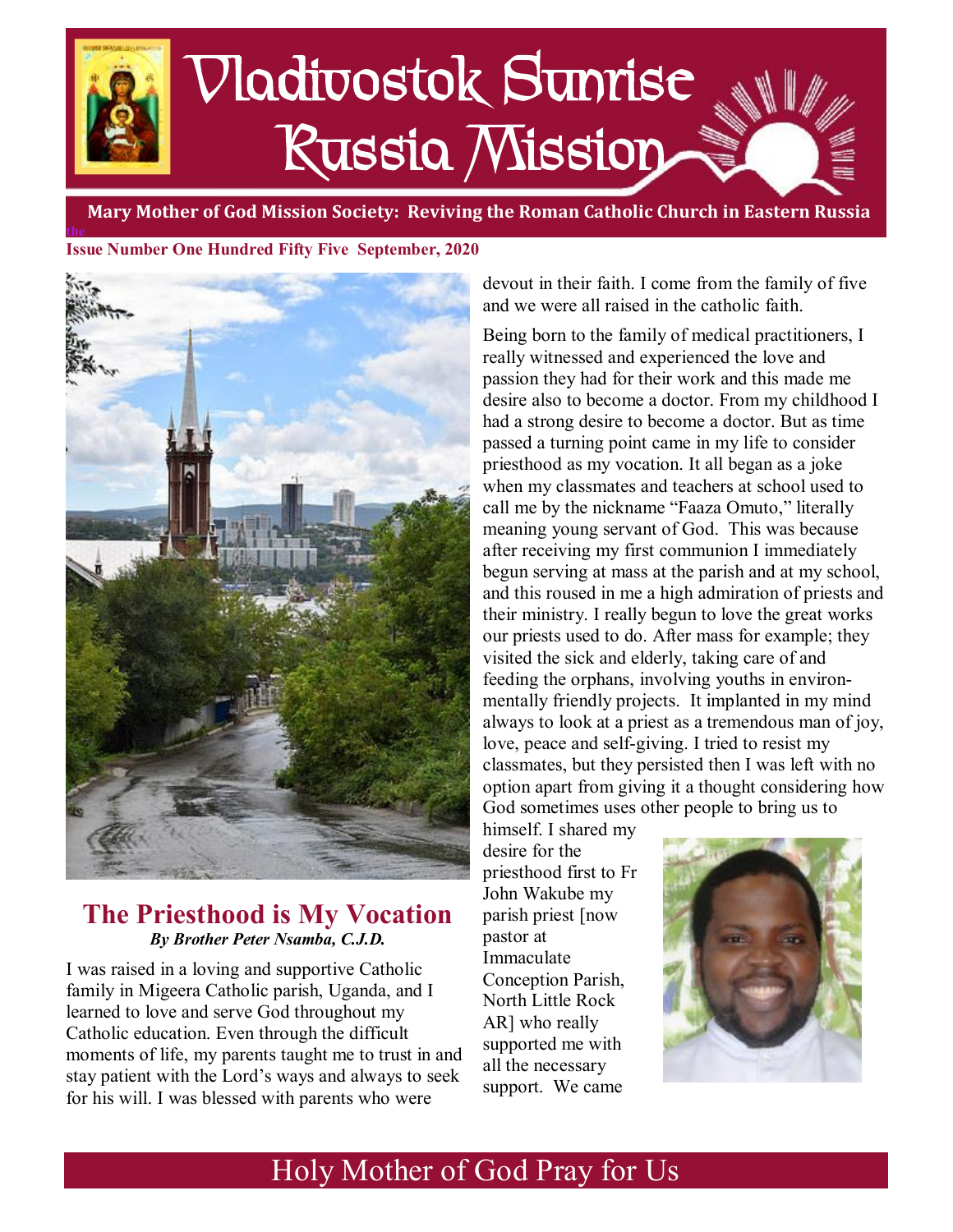from an African back-ground where marriage is seen as a blessing. At first I met some resistance from some of my relatives who had high reverence for marriage but through Fr John's constant explanation to them and through strong prayers, God was able to convert their hearts. This is because in my tribe a child belongs to the community, so I needed to seek the approval of all my relatives. Through my journey of formation, I have discovered that God knows how my heart is made and he always knows the best for me, and that is serving all his people.

I strongly feel satisfied with the vocation I chose because I realize that when one is a priest is able to help treat the soul and reintroduce God into people's lives. Priests are the eyes, legs and hands of Christ whom he uses to help heal the spiritual, social, moral, and personal wounds of people. I continue witnessing the great works of love, mercy, dedication, and the great zeal of our Fathers here in Vladivostok, as God uses them to bring healing and conversion to his people. This is because our Lord can transform the life and refine the soul of even what we might consider the most distant of his sheep.

### **By Brother Joseph Tran Ngoc Nhat, C.J.D.**

I was born and raised in a Catholic family in Vietnam. Over time, my faith in the Church flourished and developed with the help of my family and the parish where I was born. Faith and love in God just grew. This made me unable to resist God's call. It is to follow Him. And these are the two main reasons why I should become a priest:

**Love for God.** I feel so proud and happy to be able to live in the CJD congregation because here I learn good things from the Fathers and the Brothers. Especially, I learn from them how to love God through prayers and community life. And, I have watched, heard, and imitated them in prayer in order to practice my love for God, which has become deeper with the help of the Holy Spirit and the community's activities. Though I don't yet understand the Russian language when I pray, it doesn't affect my love for God. Indeed, I can't give what I don't have; I can't convince others to believe and love God if I don't have love for God. When I chose to give up the vocation of marriage to live my priestly vocation, I gave up a covenant to choose another covenant. Covenants are unique and eternal.

When I choose the vocation to be a priest, I choose God as my only inheritance, and only God--there is no duality. To be able to bravely give up everything to choose God, I need to have true love, to love what I choose, even though I know it will be difficult and challenging, because love is an option, not a momentary emotion. Emotions come and go, but choices are decisive and enduring. Therefore, the love of God is the source of my life and the strength that helps me to endure in my vocation to become a priest.

Love for God also helps me to draw closer to all people and to all creatures, because I believe that God exists in everyone and all things. And of course, love for God must be nourished and developed by a life of diligent prayer and a close relationship with God. Indeed, prayer is an invisible bond of my intimate union with God. And only by prayer I can maintain my love for God.

**Love the Church.** My homeland has a long religious and faith tradition. This faith is to love the Church, for the Church is Christ. The Church represents God in this mortal world. When I was baptized. I am allowed to become a Christian. I call the Church Mother, Who gave birth to me in faith. That is why I also have a responsibility to protect and love the Church. And, here, once again I am called to be a disciple of Jesus, to guide people to profess a single belief in God and love of the Church.

To sum up, it is with love for God and for the Church that I want to become a priest. I think it is not easy to

become a priest because there are many sacrifices and challenges that I will have to face. I believe that love will help me be loyal in my vocation. God is love because He created us out of love, to live and share that love. I will love God and the Church and love to the end.

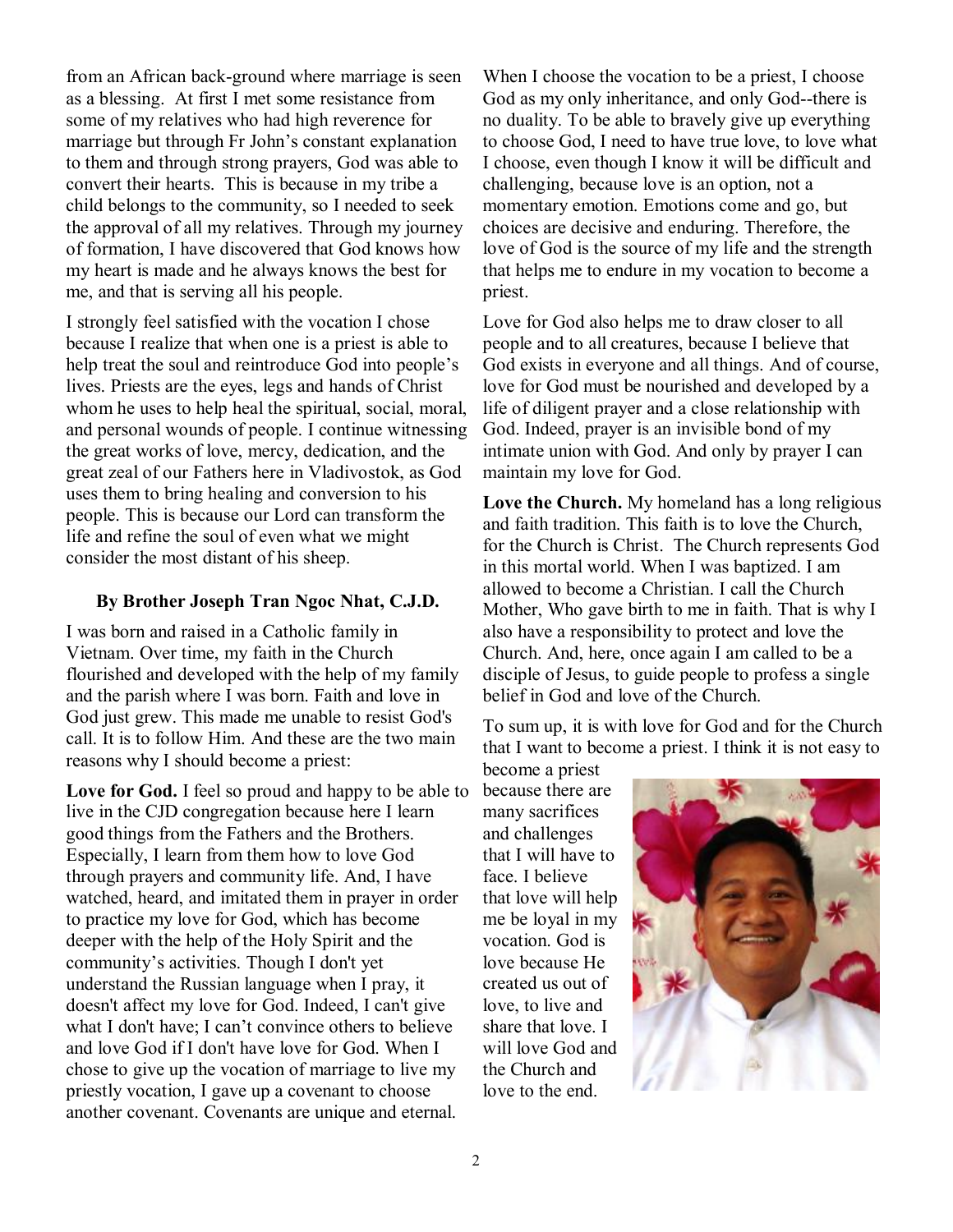### *By Brother Kiran Chinthapalli, C.J.D.*

I am from Infant Jesus Parish, Guntur, Andhra Pradesh, India. Once, there was a retreat in my parish led by Fr Kristhraj. At 4 years old, I was so impressed by the way he was praying, singing, preaching, and healing. I also heard him saying, "Only a priest can bring Jesus down to the earth, in the form of simple bread and wine." And these words I have heard many times, in various occasions, and during ordination masses. I confirmed to myself that I want to be a priest, to 'HIS' people and for 'HIS' people. I continued my studies, pondering on the word of God and listening to various sermons by different priests. I was so motivated and encouraged. At the age of 14--it was in the summer--I heard a voice talking to me and asking me "What will you give me?" Not knowing who it was in the dream, I didn't answer. I heard again on different days in the same week. So, I spoke to my spiritual director, and he said, "It might be a weird dream, don't bother." Later when I attended a retreat at the Divine Retreat Center in Kerala, Fr Augustine said to me that it was the Lord who wants you to work for him in his vineyard. "If again, you hear Him, answer Him that you will give your whole self." That was when I realized that I am truly called by God to love Him more closely and to serve him more faithfully.

When I completed high school, and I was wondering where to join the seminary, whether diocese or congregation, as I didn't really know the difference yet. The assistant priest of my parish was from a religious congregation, so seeing my spirituality and interest, he asked me to join in his congregation. Then I joined and completed by philosophy studies.

But that was not to be my congregation. I said, "I shall never turn away from the Lord." I asked my parish priest to help me join the seminary again. "I want become a priest, please help me. I visited another congregation,

but I was not really happy with the charism and the formation, so I was praying for a sign where I am to go. Then I met Brother Kumud Nayak, C.J.D. [presently a deacon working in the Diocese of Madison, Wisconsin.] He introduced me to the Canons regulars of Jesus the Lord, their founders and the formation. I was really amazed and inspired by the history and the work that the fathers do in far eastern Russia. I prayed whether I am called to be a canon. I wrote to Fr Myron, and he immediately answered me and the process took place according to the canons' formation rules. All things happened with God's grace. It was my first time to fly, and I reached Vladivostok February  $27<sup>th</sup>$ , 2019. I was initiated into the novitiate on  $5<sup>th</sup>$  of April, and I professed the simple profession of vows on  $23<sup>rd</sup>$  of May, 2020.

I have 2 elder sisters, one of whom is a religious. My elder brother is married with children. I am the youngest in the family. We are staunch Catholics from our forefathers. The faith of my parents and their prayers are the pillars to our religiosity. My parents are laborers who

through daily work were able to feed and educate us. But religious life is something precious that we offer to God and that sacredness motivated me to become a religious. I am aspiring to be an instrument in the hand of the Lord, serving and going wherever he asks me to go, doing what is His will.



### **How to Communicate with Us Internet**

Russian language: [www.catholic.vladivostok.ru](http://www.catholic.vladivostok.ru) English language: [www.vladmission.org](http://www.vladmission.org) Sisters in Jesus the Lord in English: [www.cjd.cc](http://www.cjd.cc)

**Office in Russia: Phone** +7-423-226-9614 **Fr Myron: [myron.effing@gmail.com](mailto:myron.effing@gmail.com) Fr Daniel: [vladcanonsregular@gmail.com](mailto:vladcanonsregular@gmail.com) Office in California: Phone and FAX:** +1-209-408-0728

> **Mary Mother of God Mission Society 1736 Milestone Cir Modesto CA 95357**  [usoffice@vladmission.org](mailto:usoffice@vladmission.org)

**Sisters in Jesus the Lord: +**1-816-353-2177 or 7009 Blue Ridge Blvd, Raytown, MO 64133 WWW.cjd.cc

#### **Mary Mother of God Mission Society is listed in the Official Catholic Directory under the Diocese of Stockton, CA.**

*Vladivostok Sunrise*Edited and produced in Russia by V Rev Myron Effing, C.J.D. Printed in Modesto, California by Parks Printing. Assembled for mailing by St Joseph Parish, Modesto, California.

The color theme of this issue is from a geranium in the social hall of our parish in Vladivostok.



g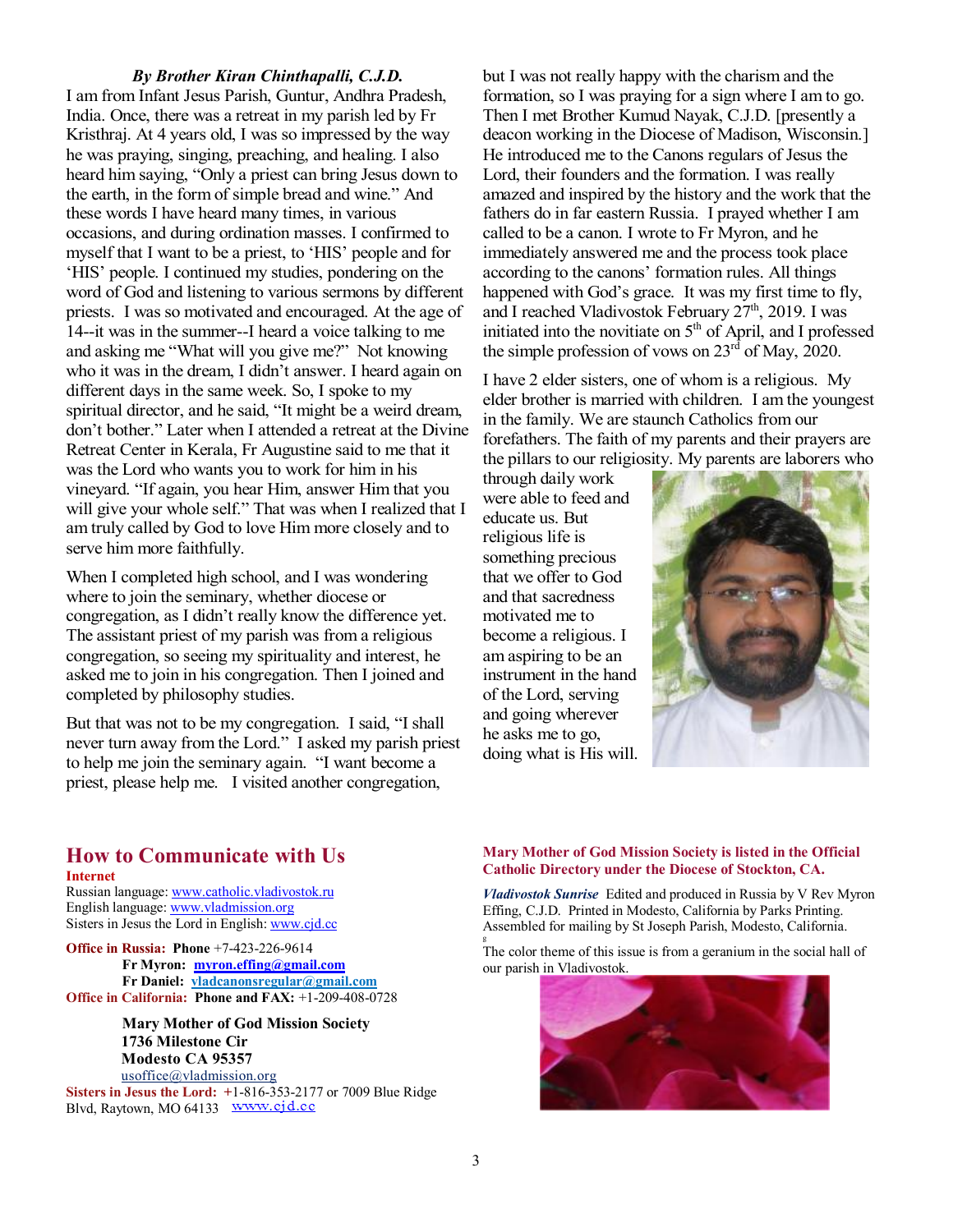# **News Notes**



*Photo of the church interior from the book about Geyling.* 

● In the July 2020 issue of *Vladivostok Sunrise* (#154) we reported on the history of the construction of our cathedral in Vladivostok. In the January 2010 issue (#91) we reported on the discovery of a letter hidden in a tower of the church by the Austrian war prisoners of WWII who were the last to work on the cathedral before the Communists came to Vladivostok.

I just became aware of an article in the Russian version of *Vladivostok Sunrise* (#2015-2) that I hadn't seen before for some reason. It has fascinating details from the diary of the Austrian war prisoner Rolf Geyling who headed the construction brigade, and some new pictures. The information is from the book in German "*INGE SCHEIDL Rolf Geyling (1884-1952) Der Architekt zwischen Kriegen und Kontinenten. 2014 г."* about the life of Rolf Geyling who was an accomplished architect in his own right, and who went on—after escaping from Vladivostok and Communist Russia—to become a famous architect in China, helping rebuild the city of Tianjin in the aftermath

of the destruction caused by the Boxer Rebellion, until his death in China in 1952. Here is what his journal says about Vladivostok after arriving here as a prisoner of war:



*The incomplete church standing in scaffolds* 

"October 16, 1918 We arrived at the camp in First River in Vladivostok. Maybe there will be a need for an architect or builder here.

"October 17. Early in the morning Serbs attacked us in the camp and stole everything, in spite of the guards. Afterward, they took us to another camp which the Czechs run. They didn't like us. To get food we had to make oak kindling from the nearby trees. Every day the Czech officers watched us. No good clothing or shoes—we had to share shoes. One Turkish prisoner died under a falling tree.

"November 21. They moved us to the Japanese" camp. The conditions here are better. Here we even have wash basins and running water. There is a railroad nearby where there is always water and produce. They gave me work to repair the communications."

 The Japanese, seeing Rolf's capabilities continued to give him more freedom and he worked on various projects around the city. One of those projects was the incomplete Catholic cathedral of the Most Holy Mother of God, which was surrounded by scaffolds which were beginning to fall, due to the work stoppage on the structure. In a letter of recommendation written by the camp director, we find this: "In Vladivostok you built the Japanese headquarters building. It was your great service to finish the building of the Polish church whose construction was started before the Revolution and for a long time has stood in a condition of abandonment so that even the scaffolds were falling." "All your difficult work on the different projects deserves great gratitude and admiration because they were done in such difficult circumstances when there weren't enough supplies and tools. I want to note the fact that you kept alive your artistic talents and your contractor's planning and theoretical abilities."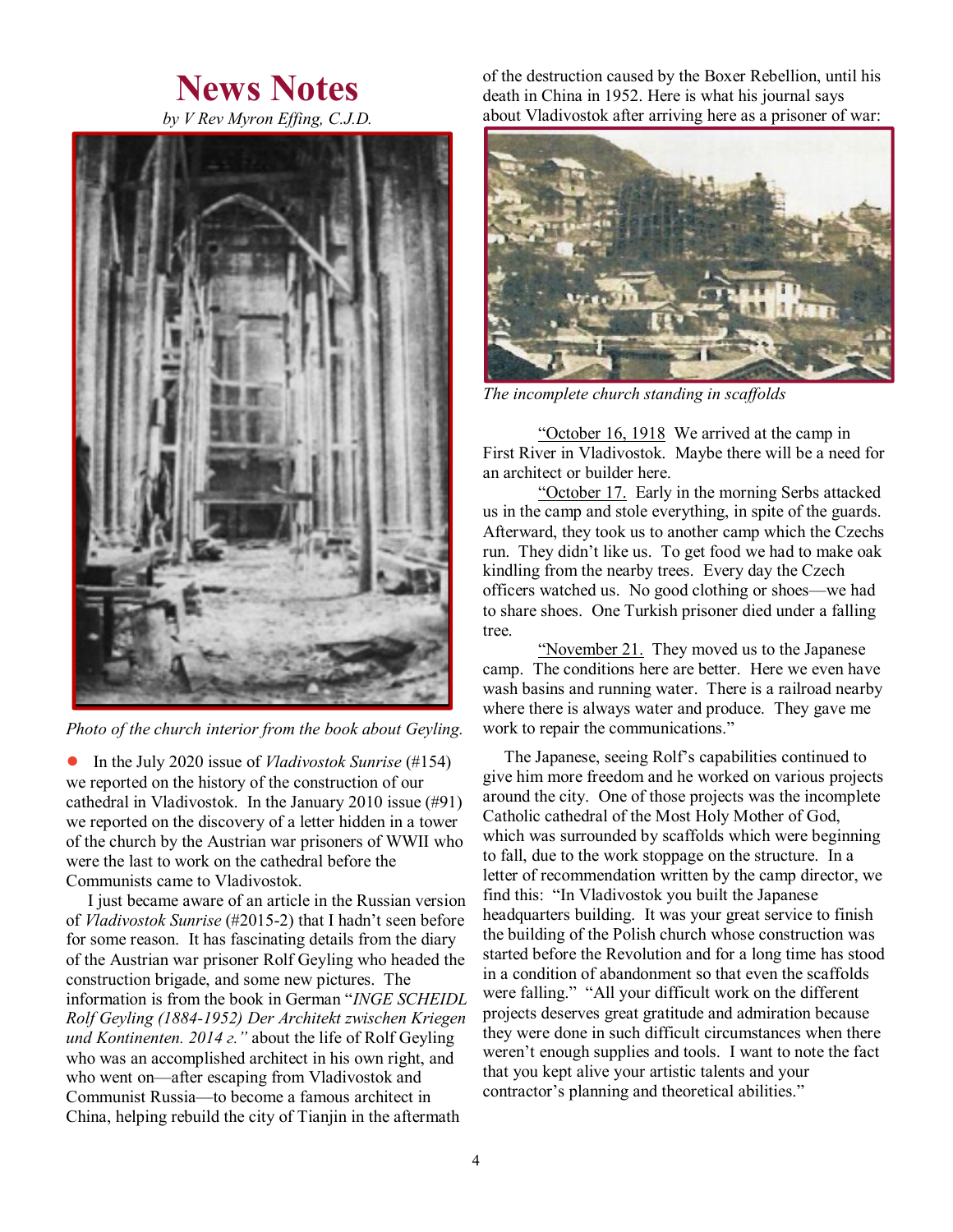In Geyling's letter to his wife in Austria we read: "Concerning my health, I was sick only when I first got to Vladivostok. In the spring of this year there was the epidemic of the Spanish flu. I caught a cold, but on the  $5<sup>th</sup>$ day I could return to work."

In 1919 he writes, "The Polish church, the city buildings, the Japanese warehouse for weapons and military supplies—The most attractive is the Polish church. It is designed in Gothic style with a high nave, transepts with accompanying round columns." He also says on September 17: "In church two workers fell and died when one of the broken scaffolds gave way."

What a miracle the church is, and what a miracle God arranged that it be completed, and then saved for us!



*Church nearly done, with small steeples, crosses, but still some scaffolds.* 

*Geyling (on right) with his church crew (picture from the book).* 



Our parish house in Vladivostok is really full of **seminarians** these days. On June 26 four new novices joined us. Novitiate lasts a year and the novices all study the Russian language. We are hoping that after they finish seminary, some will want to return to work in Russia. We foresee a big need for priests in Russia as the current priests age and there are fewer vocations from the European and American original source countries. There are many vocations in Asia and Africa.



*Four new Vietnamese novices in the front row in white. The second row contains novices who entered last Fall, and those in black are the members of our Vladivostok C.J.D. community.*

● Our Vladivostok parish continues to have influence even outside Russia. Here is a photo showing our **first two Vietnamese Sisters in Jesus the Lord**! They received their habits in Vietnam because of the travel restrictions. When they can, they will go to Indonesia for their novitiate training. Perhaps some day some of the sisters will be coming to Russia to help us with our Vietnamese parishioners, especially the kids who don't speak Russian.

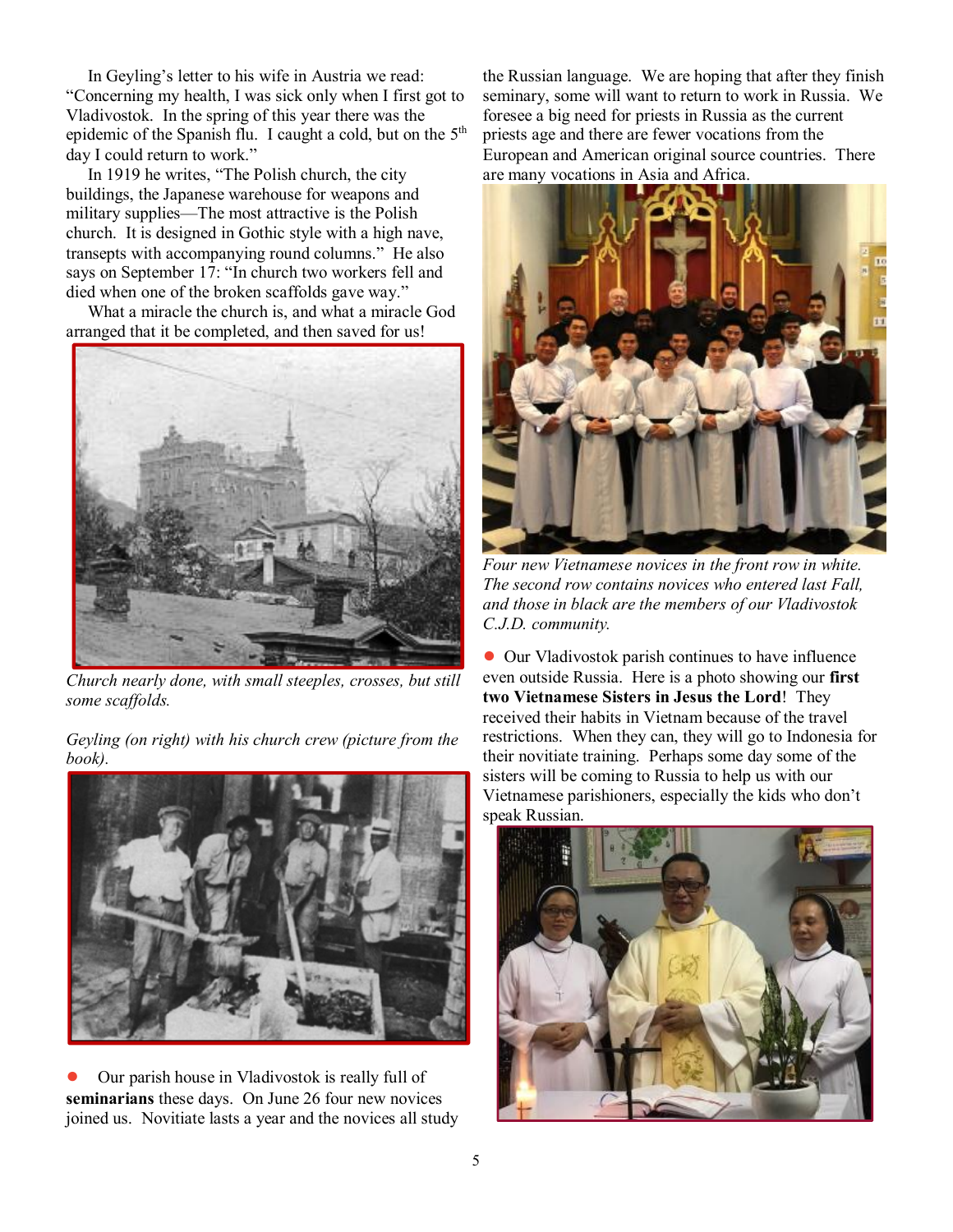● The **lockdown** has had something of a good effect for us. We started to upload our Sunday Mass on facebook, and we got hundreds of people watching. It means that we should continue to do it, even after the virus is done. It will be a new way of evangelizing for us. People throughout Russia and even throughout the world can watch our masses and sermons in the Russian language. We can offer our catechetical course on the air. Maybe we can do it all better. To watch our Sunday mass, (9:00 pm American Central Time Saturdays) go here: **<http://CATH.BOLGOFF.RU/>**

● July 31 was the funeral mass for our first translator and helper **Igor Davidov**. Here is his photo from my very first public mass in Vladivostok on November 11, 1991, which was held on the front steps of the State archive the former and now present parish church of the Most Holy Mother of God. Igor had attended high school specializing in English here in Vladivostok. When Pope John Paul II went to Poland, Igor was inspired to help locate and promote Christianity in our region. He placed radio and newspaper ads, collecting lists of Christians of various denominations which he shared with Christian pastors who came to the city, among them was us, the Lutheran pastor, the  $7<sup>th</sup>$  Day Adventist pastor, the Christian Science representative. His English was excellent, so we hired him full time to



Now for a nice nap! [Alexander April 17, 2017]

translate Catholic catechetical materials into Russian, and to help us with correspondence. He interpreted our Sunday sermons until we could speak Russian, and sometimes travelled with me to our outlying parishes. He eventually accepted the Catholic faith and joined our parish. He was found dead in his dacha [garden house], having been stabbed fatally in the back and several times in the heart. The killers were apprehended by the police because they stole and used his cell phone, which allowed the phone company to pinpoint their location. The motive was probably theft, as he had just returned from the market to make purchases. **Eternal rest grant to him, O Lord!**

*Igor Davydov at the first mass on November 11, 1991* 



● Speaking of vocations, here is a picture of our **Indonesian C.J.D. community** of Our Lady of Vladivostok in Maumere, Flores Island, with their very first two novices. They also began novitiate on June 26. All the members of the community studied with us in Russia. Now they have become a fully mature house with their own superior, Fr Yohanes Marinus, C.J.D. (middle back), so they now have their own novitiate. Two of our Indonesian brothers are now working in Russian-speaking Kazakhstan.

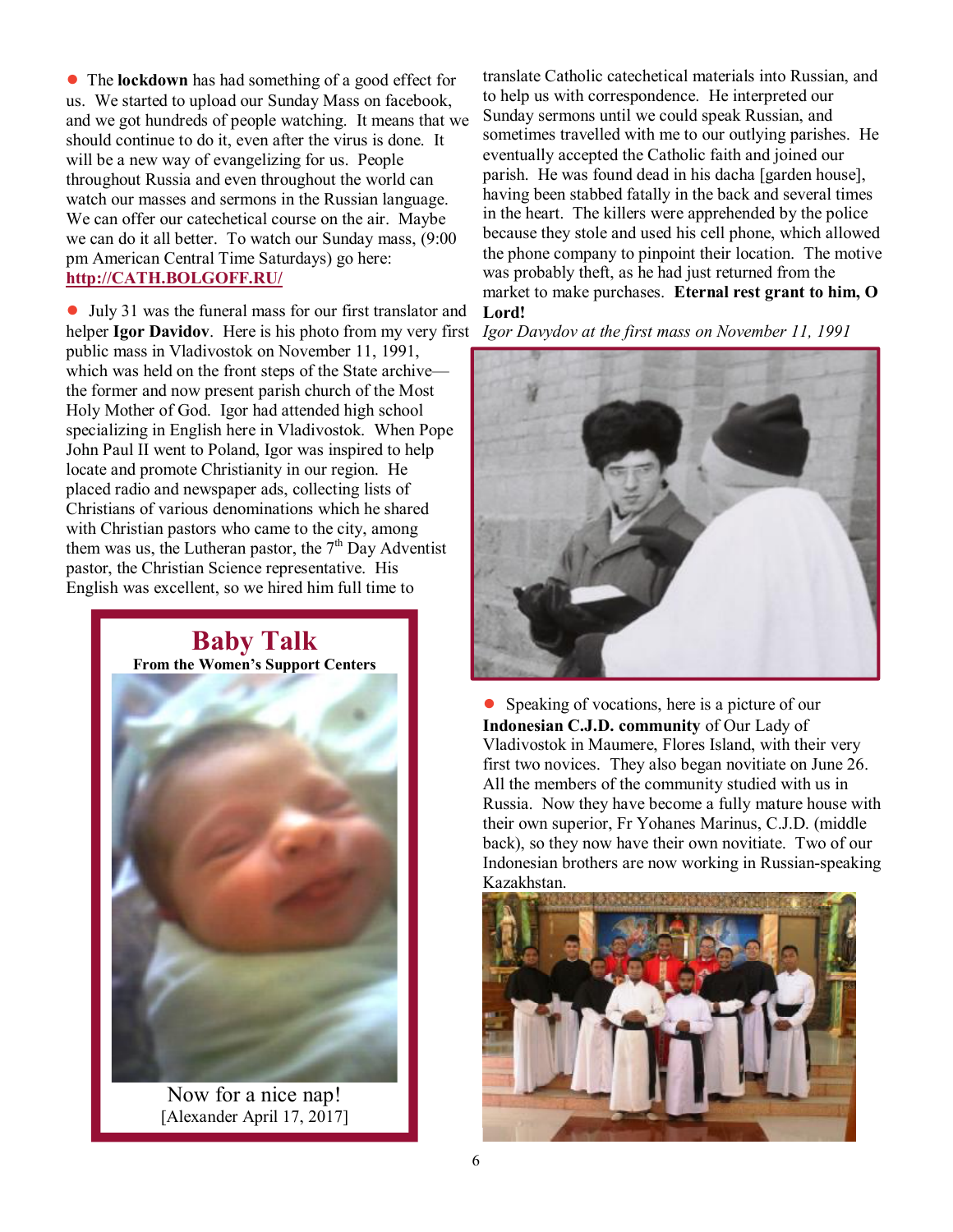# **Opportunities**

♥ Please **pray** for our mission and our world.

♥ Want a way to make a difference and cost you nothing? Share your copy of our bi-monthly *Vladivostok Sunrise* with your friends and family. If they wish, we will send a copy directly to them. Let us know!



♥ Enter to win our beautiful **"Falling Leaves" Queen/King quilt.** Hand-crafted by Donna Hamilton of Evansville, IN. Suggested donation is \$10 per entry into our raffle. Receive 15 entries for a suggested \$100 donation. Enter as many times as you wish. Send your name, address, phone and email to the mission office. Please print. Photo copies accepted. Drawing will be held **December 11, 2020.** Thank you Donna!

♥ Give an eternal gift. Remember loved ones in this special way. Masses celebrated in Russia may be requested. **Mass stipends** support our priests. Please send your special intentions or Massrequests to the mission office. Mass cards will be sent to you or designated persons. Suggested stipend is \$15 per Mass.

♥ Our priests are getting older. Fr. Myron will celebrate his 80<sup>th</sup> birthday next February and Fr. Dan will celebrate his 70th next March. We've set up a **Priests' Medical and Retirement Fund.** If you'd like to help care for Fr. Myron and Fr. Dan in their retirement years, please note, "Priests' Retirement Fund" on your check or donate online at [www.vladmission.org](http://www.vladmission.org). Thank you.

♥ THANK YOU for continuing to help us with the **rectory land purchase.** The collection for the land is slowly increasing but we are very far from our goal. We have raised \$16,474 of the \$41,100 needed. Find out more on our website, [www.vladmission.org](http://www.vladmission.org)

♥ Giving Tuesday is December 1. Please remember our mission and give online or by mail. Thank you!

♥ Please consider **supporting our vocations programs.**  We have many qualified candidates and the costs for education and living expenses are growing. 10 new priests have been ordained in the order of Canons Regular of Jesus The Lord. We have 29 seminarians, 3 Deacons and 3 Brothers and we support them all. They need your prayers and financial help to continue their journey. Yearly costs are \$10,700 for each seminarian so you can see the need is very great. Please go to our website [www.vladmission.org](http://www.vladmission.org) for more information about our seminarians.

♥ Shopping on Amazon? Please remember to type in **Amazon Smile** in the search bar and select Mary Mother of God Mission Society as your charity of choice. Amazon will donate **0.5% of your cart** total to the mission at no cost to you! To date the mission has raised over **\$3000**  from Amazon Smile. You are helping our mission and it costs nothing extra to you.

♥ Only a few copies of our *Abundant Blessings Cookbook.* cookbook remain. We're not sure when we may re-order. Our cookbook makes a unique and beautiful Christmas gift. Plus, receive a FREE copy (up to \$14 value) of one of several



**Vladivostok Concert CD's** with your purchase of our cookbook*.* 494 International recipes from our priests, seminarians and mission families fill the pages! Proceeds from our cookbook go to our **seminarians' education fund** and our **Women's Support Centers** helping pregnant women and families. **\$30 per cookbook** covers cookbook, CD, and shipping in the continental USA.

♥ We now have **face masks** made from recycled liturgical vestments. A beautiful gift for your priest or friends. Triple layer with filtered lining (not PPE). Reinforcement added to shape along your nose for secure fit. Many thanks to Barbara Fitzsimmons of Modesto, CA. To date, Barbara has prayerfully sewn hundreds of beautiful Magnificat, missal and bible covers, rosary cases, stunning totes and now face masks from discarded priest vestments. Barbara donates 100% of proceeds to the mission. You can purchase her work on our Vladivostok mission store site, [www.store.vladmission.org](http://www.store.vladmission.org) or call the mission office. Thank you Barbara!

# **Remember Mary Mother of God Mission Society in your will!**